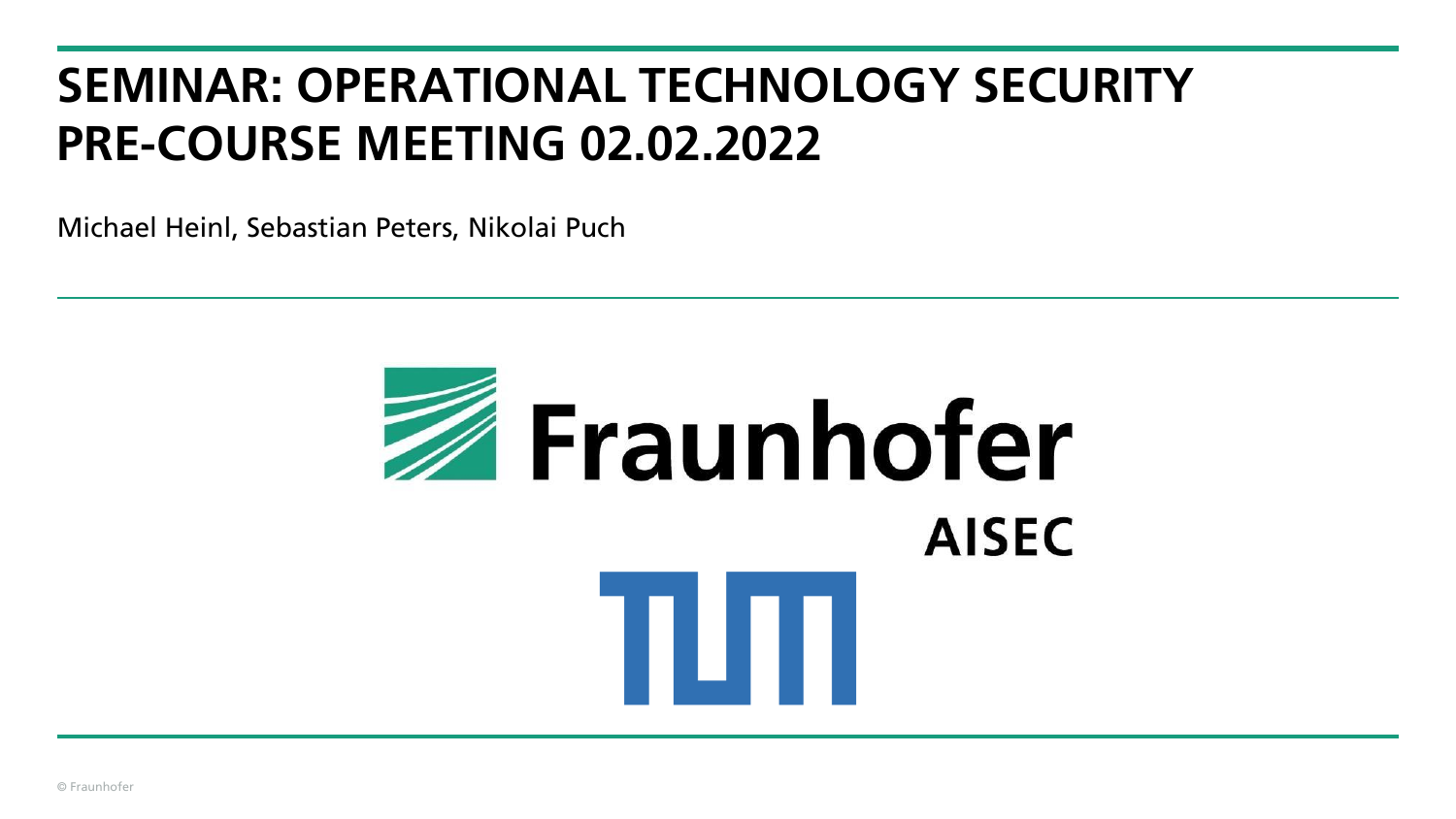# **SEMINAR: OPERATIONAL TECHNOLOGY SECURITY PRE-COURSE MEETING**

- ◼ About Fraunhofer AISEC
- Course Objectives
- **Orga**
- **Deliverables**
- **Process**
- **Grading**
- Possible Topics



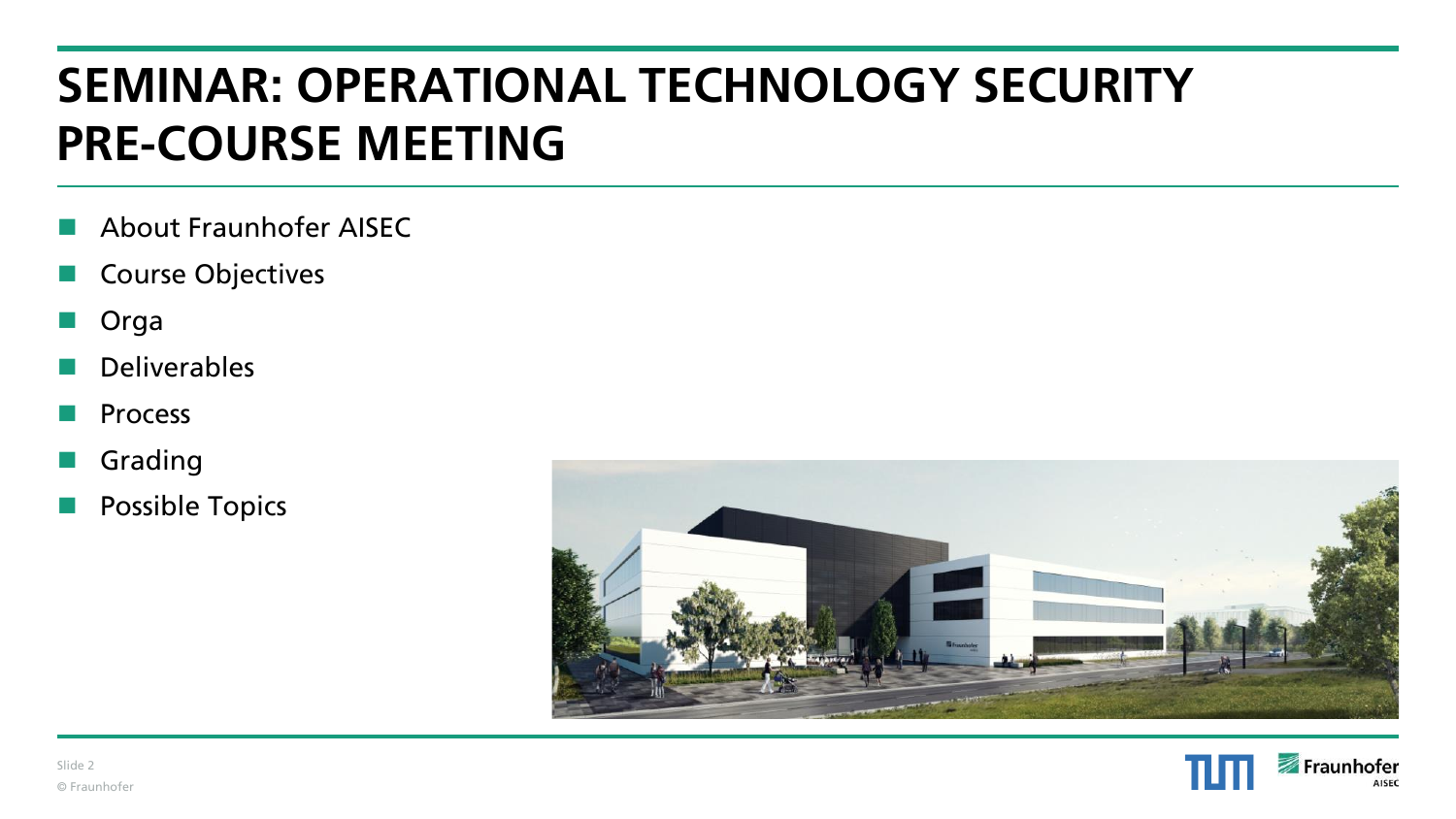# **FRAUNHOFER AISEC KEY FACTS & FIGURES**

- **Cognitive Security Technologies**
- ◼ Hardware Security
- ◼ Product Protection & Industrial Security
- Service & Application **Security**
- **Secure Operating** Systems
- Secure Systems Engineering
- Secure Infrastructure





**AISEC**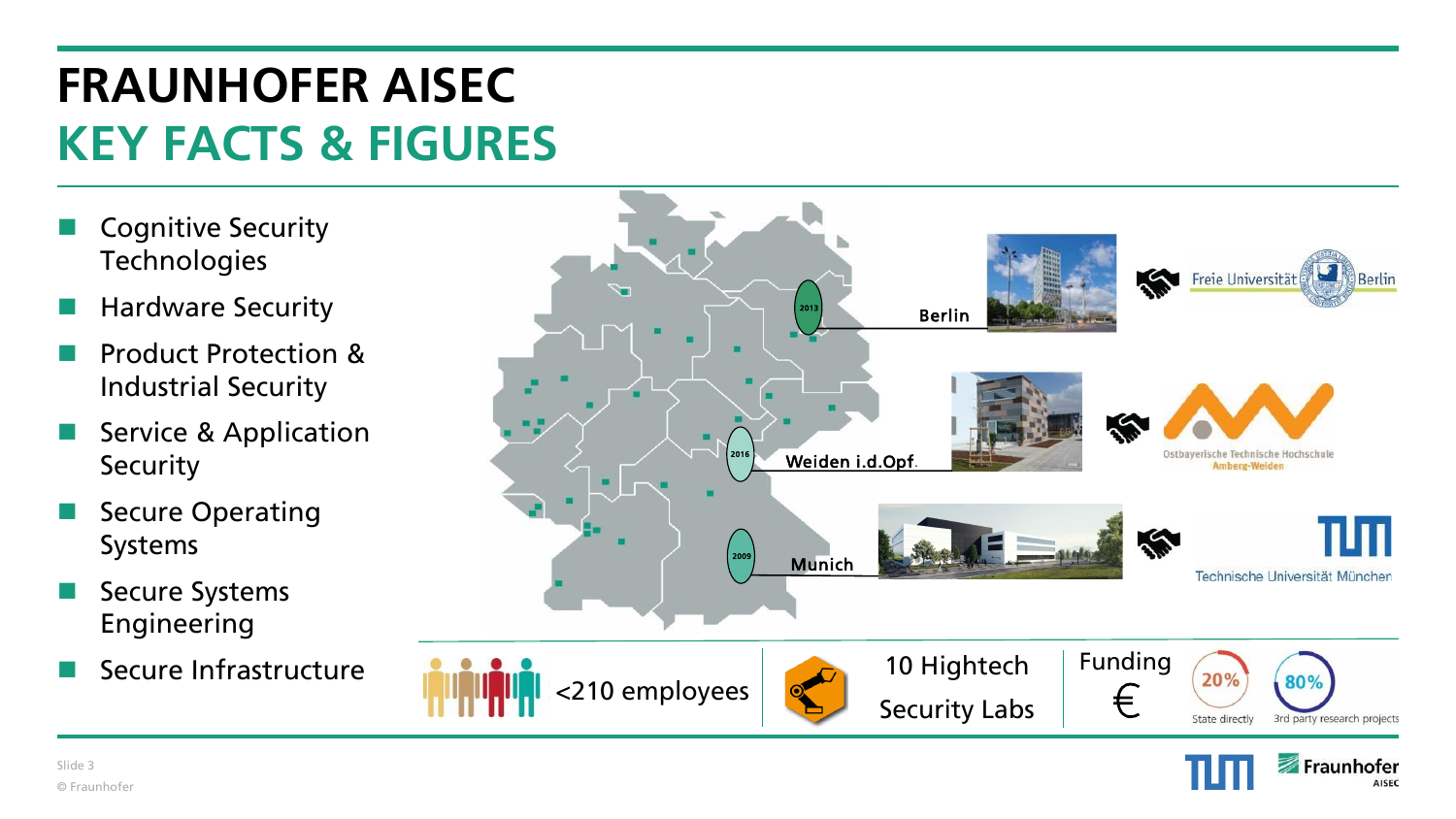#### **Course Objectives**

- Assessing the state of the art regarding a specific topic in the context of OT security
	- Write a paper about your findings
	- Give feedback to (two of) your fellow students' papers (peer review)
	- Give a talk in order to discuss your topic with your fellow students at the end of the semester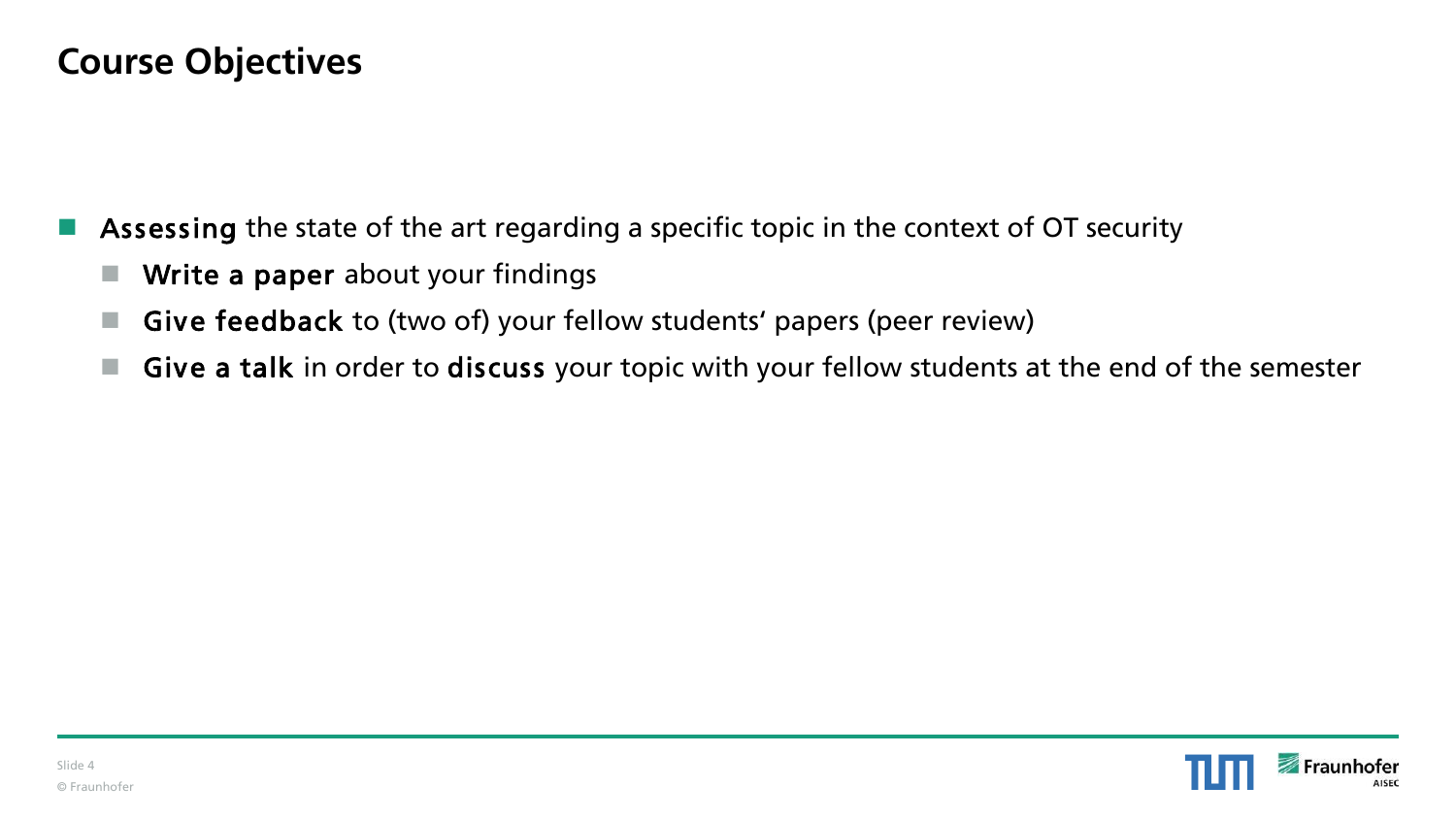# **Orga**

#### **Online**

- Moodle
- Video Calls
- Up to 10 students
	- Individual work (no groups)
	- No qualification challenge
	- Registration in matching system necessary [\(http://docmatching.in.tum.de/\)](http://docmatching.in.tum.de/)
	- Language of instruction and deliverables will be English

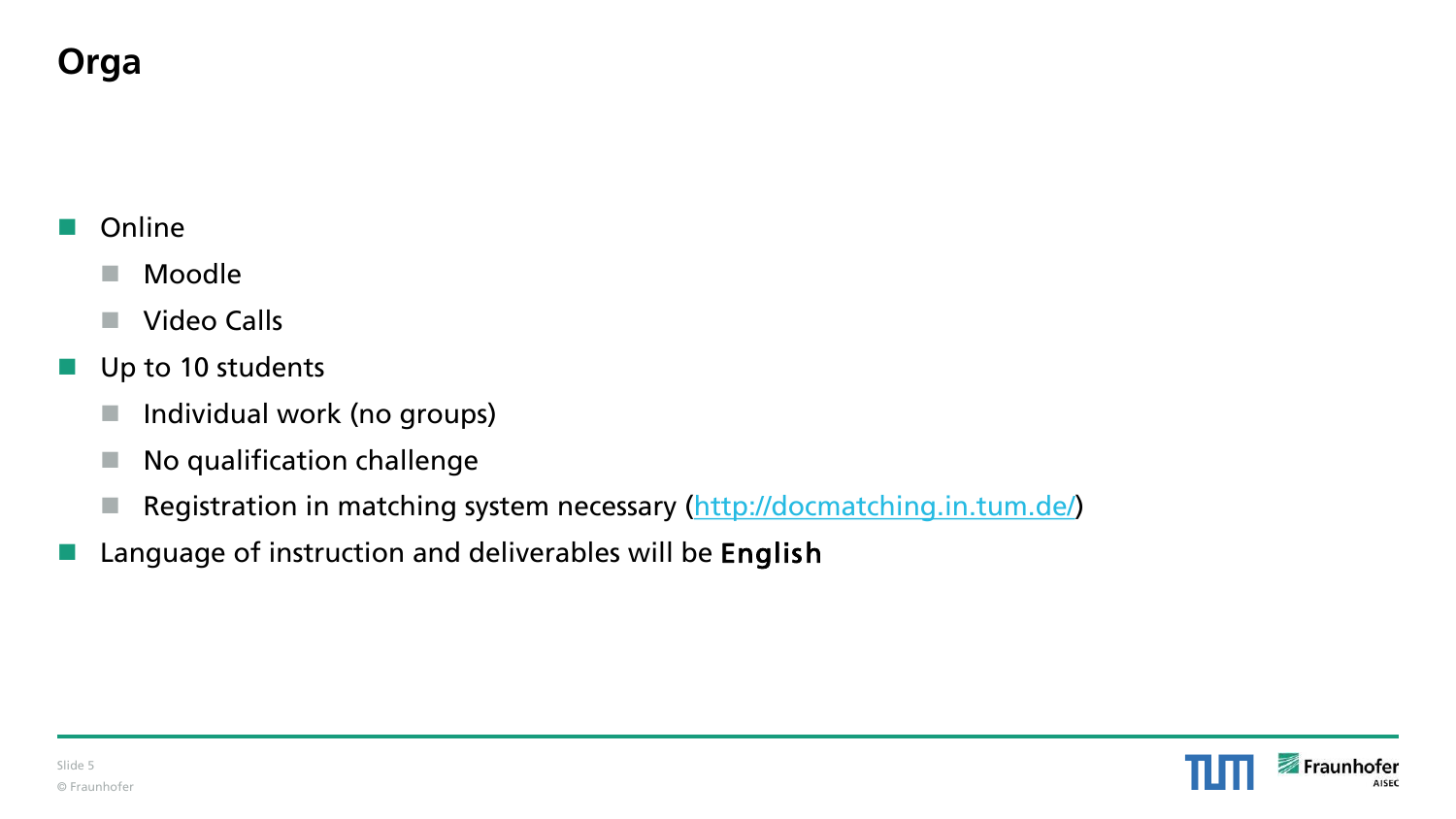#### **Deliverables**

#### Paper

- Systematization of Knowledge (SoK)
- IEEE conference proceedings template
- ~10 pages excl. list of references and appendices
- ◼ Reviews/Rebuttal
	- Most likely via Moodle
- **E** Presentation
	- 25 minutes presentation
	- $\blacksquare$  15 minutes discussion
	- $\blacksquare$  Submission of slides in advance
- Utilization of LaTeX is encouraged wherever possible (paper!)



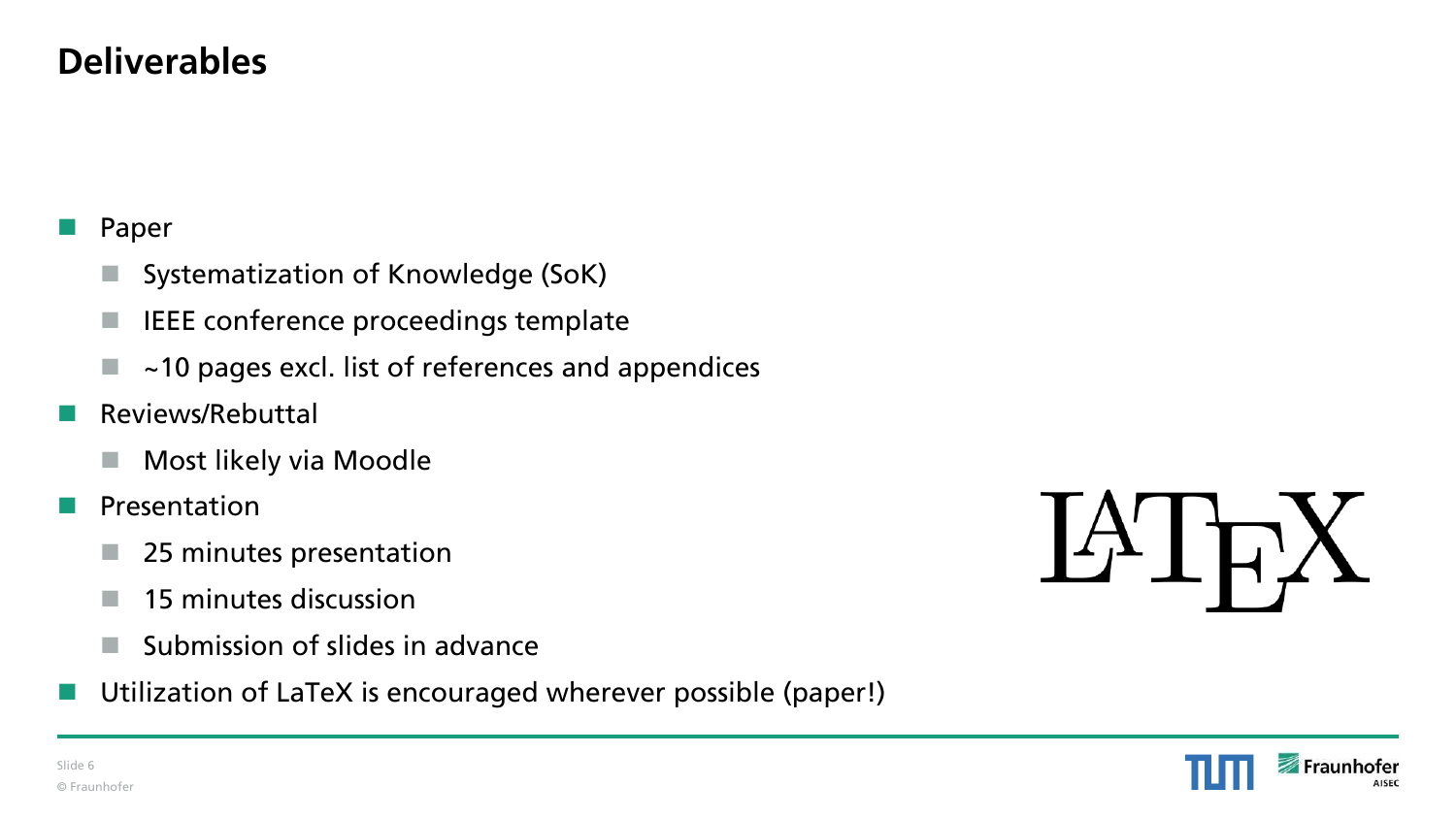# **Process (1/4)**

- 02.02.2022 (today)
	- Organizational information
	- Topic presentation
- ◼ 10.02.2022 15.02.2022
	- Registration via DocMatching [\(http://docmatching.in.tum.de/\)](http://docmatching.in.tum.de/)
- ◼ 24.02.2022
	- Automated assignment of courses
- Until 03.03.2022
	- Please send us your three preferred topics via email
	- You may add a letter of motivation to emphasize your top choice

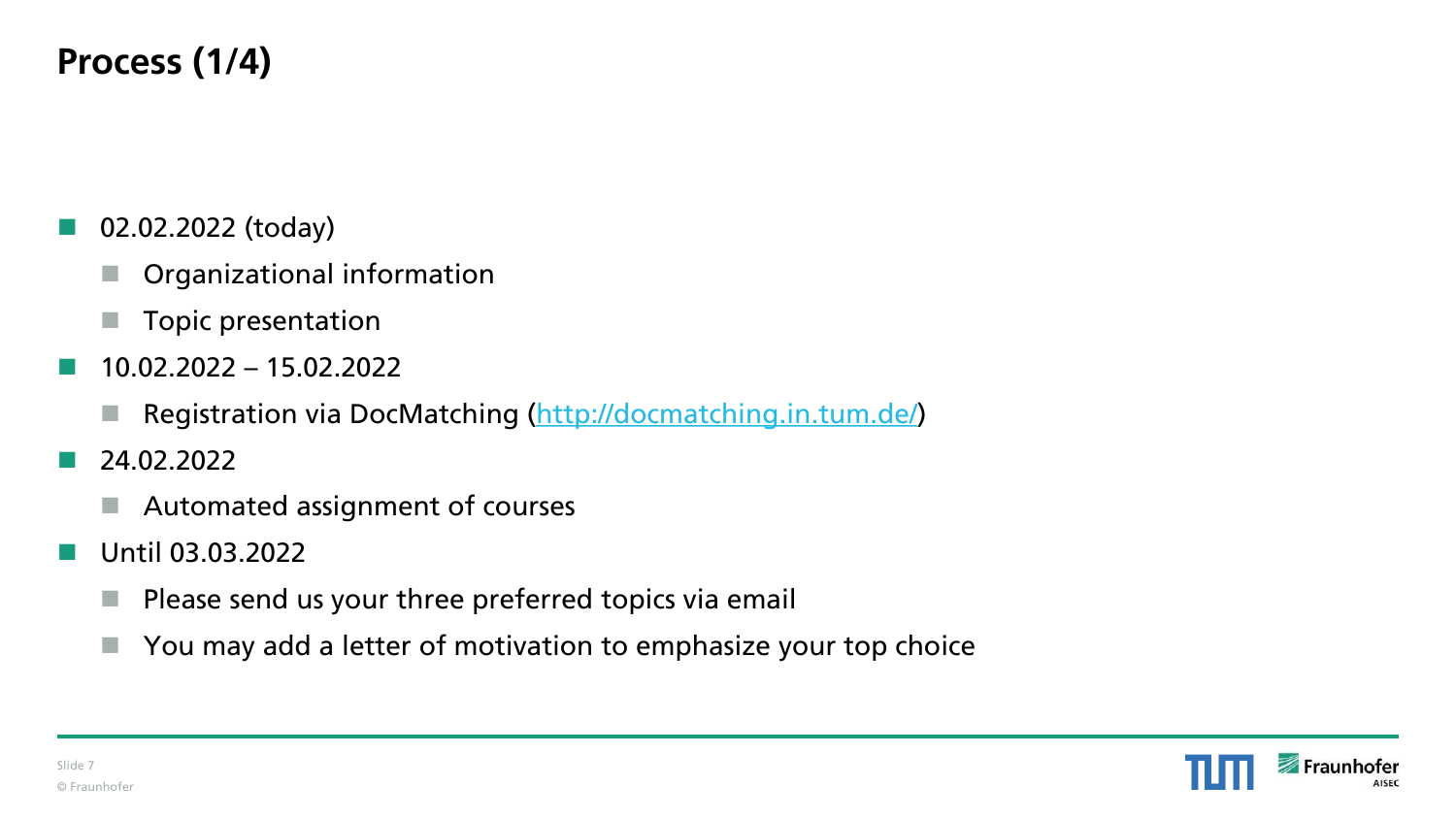## **Process (2/4)**

- ◼ Until 10.03.2022
	- Response from organizers with assigned topic
	- Alternatively: Possibility to withdraw without penalty
	- Non-attendance after this point is graded with 5.0
- ◼ 11.03.2022 29.04.2022
	- $\blacksquare$  Familiarize with literature
	- Schedule kickoff meeting with your supervisor at Fraunhofer AISEC (as soon as possible)
- ◼ 29.04.2022 15.05.2022
	- Preparation of the draft version of the paper

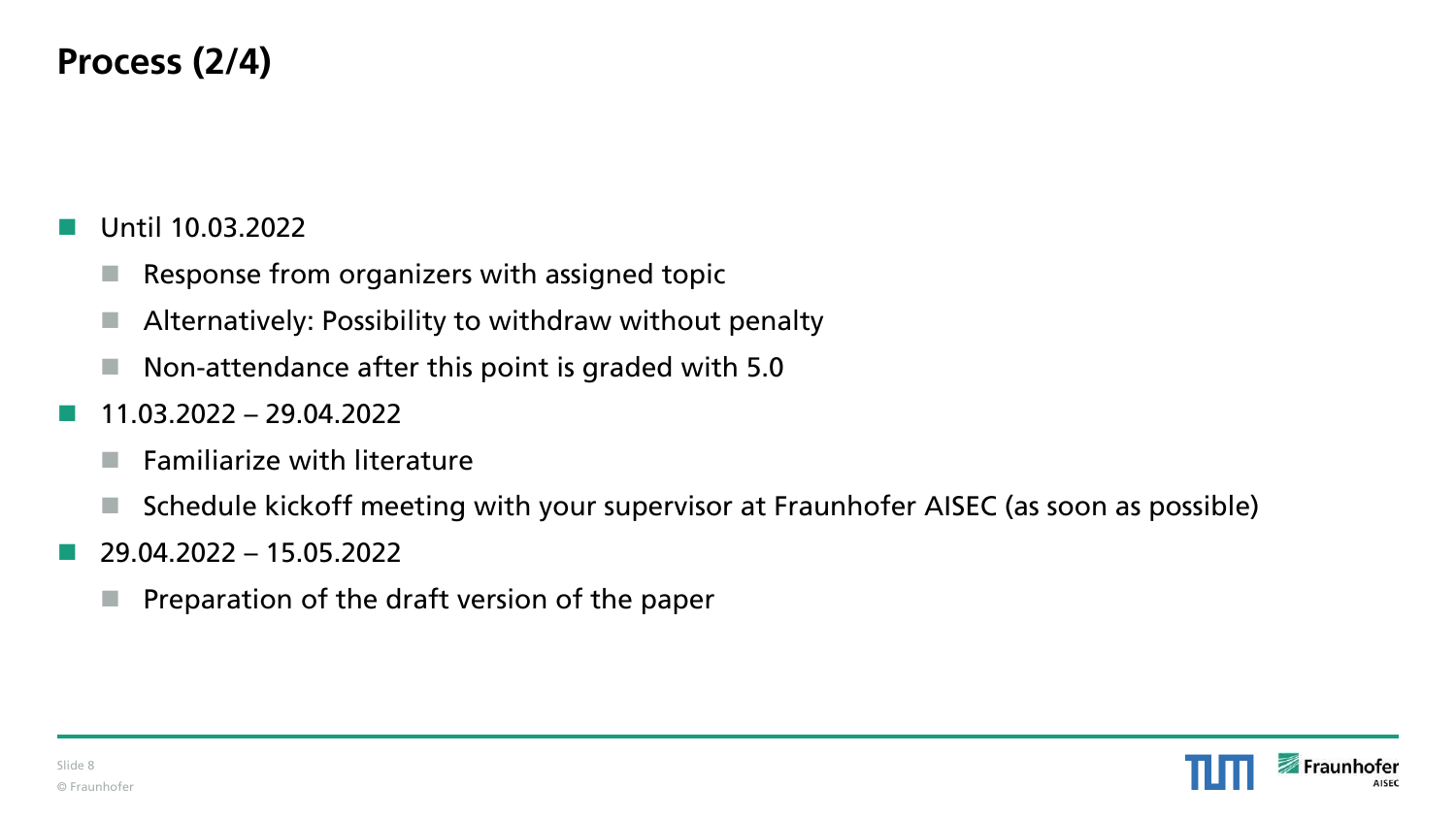### **Process (3/4)**

- $\blacksquare$  16./17.05.2022
	- Assignment of two of your fellow students' paper for review
- $\blacksquare$  18.05.2022 29.05.2022
	- Preparation of written review of these papers
- $\blacksquare$  30.05.2022 05.06.2022
	- Rebuttal period
- $\blacksquare$  06.06.2022 26.06.2022
	- Preparation of the final paper
		- Revision based on reviews/rebuttal

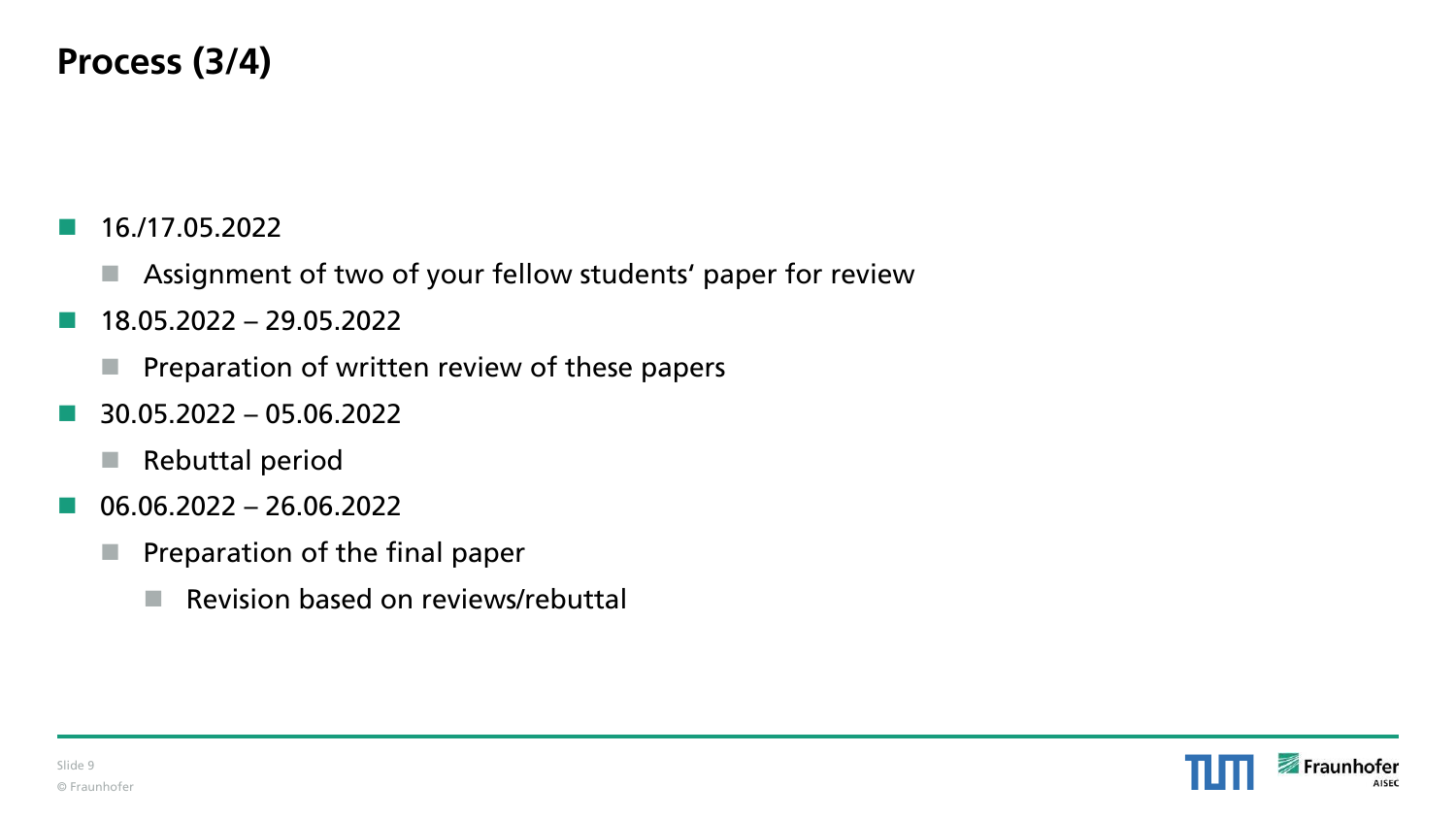## **Process (4/4)**

- ◼ 27.06.2022 03.07.2022
	- Slide preparation
- ◼ Until 10.07.2022
	- Comments on the slides from supervisor
- ◼ 11.07.2022 13.07.2022
	- Revision of slides (if necessary)
- $\blacksquare$  14./15.07.2022
	- Final presentations + discussion (most likely via video call)
	- Both sessions are expected to begin at 10am and will end at 3pm
	- $\blacksquare$  Length of each presentation 25 minutes  $+$  15 minutes of discussion

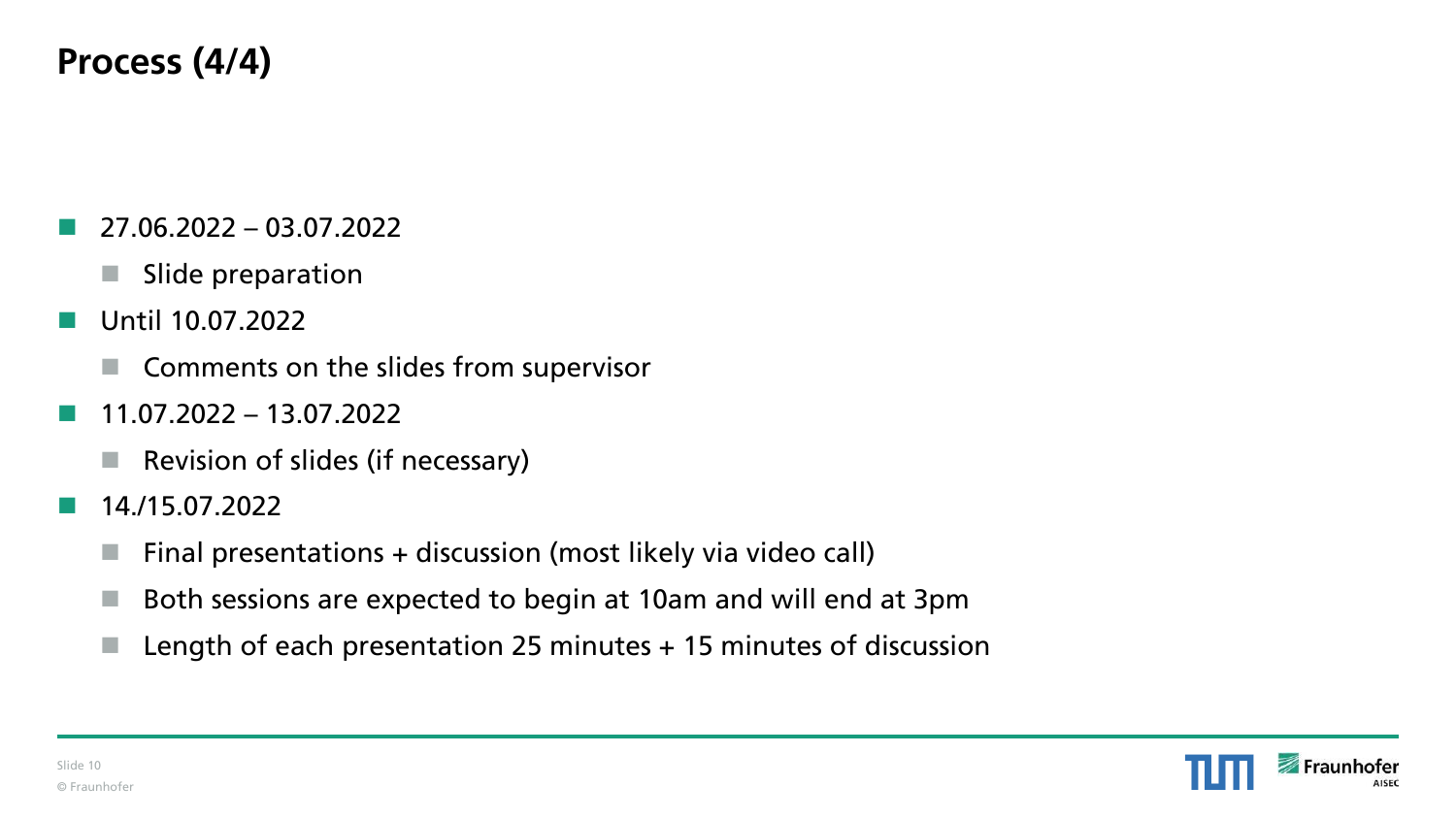# **Grading**

- 50 % Final Paper
- 40 % Presentation
- 5 % Peer Reviews
- 5 % Discussion Participation

----------------------------------------------

**Σ** 100 % Total

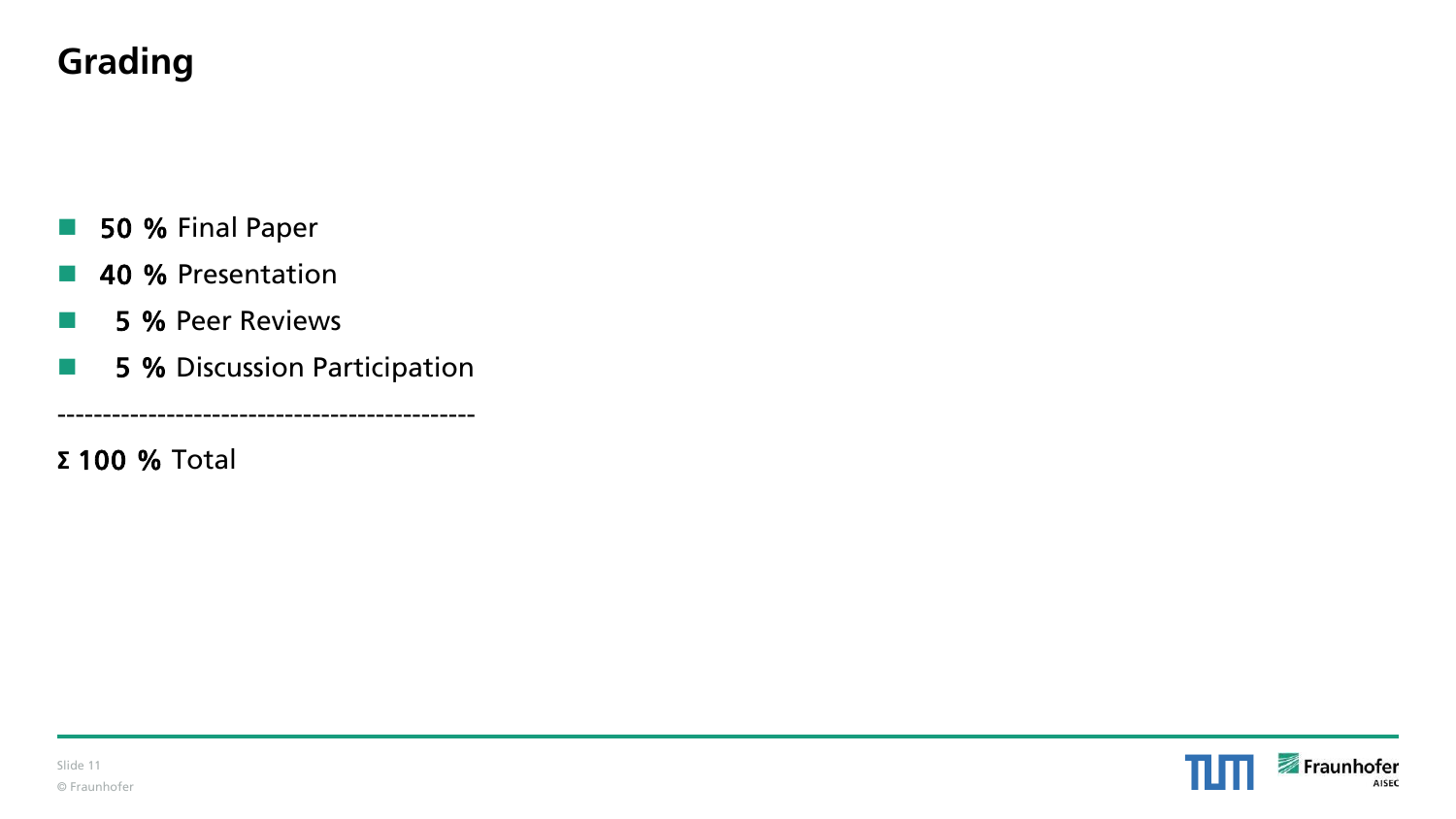# **Topics (Overview)**

- 1. Secure Communication Protocols for OT
- 2. Trust Anchors in Industrial Environments
- 3. Post-Quantum Cryptography for OT
- 4. OT Device Fingerprinting
- 5. Secure and Usable Authentication for OT
- 6. OT Supply Chain Security
- 7. OT Ransomware
- 8. IDS/IPS for OT
- 9. Logging in OT Environments
- 10. Honeypots for OT



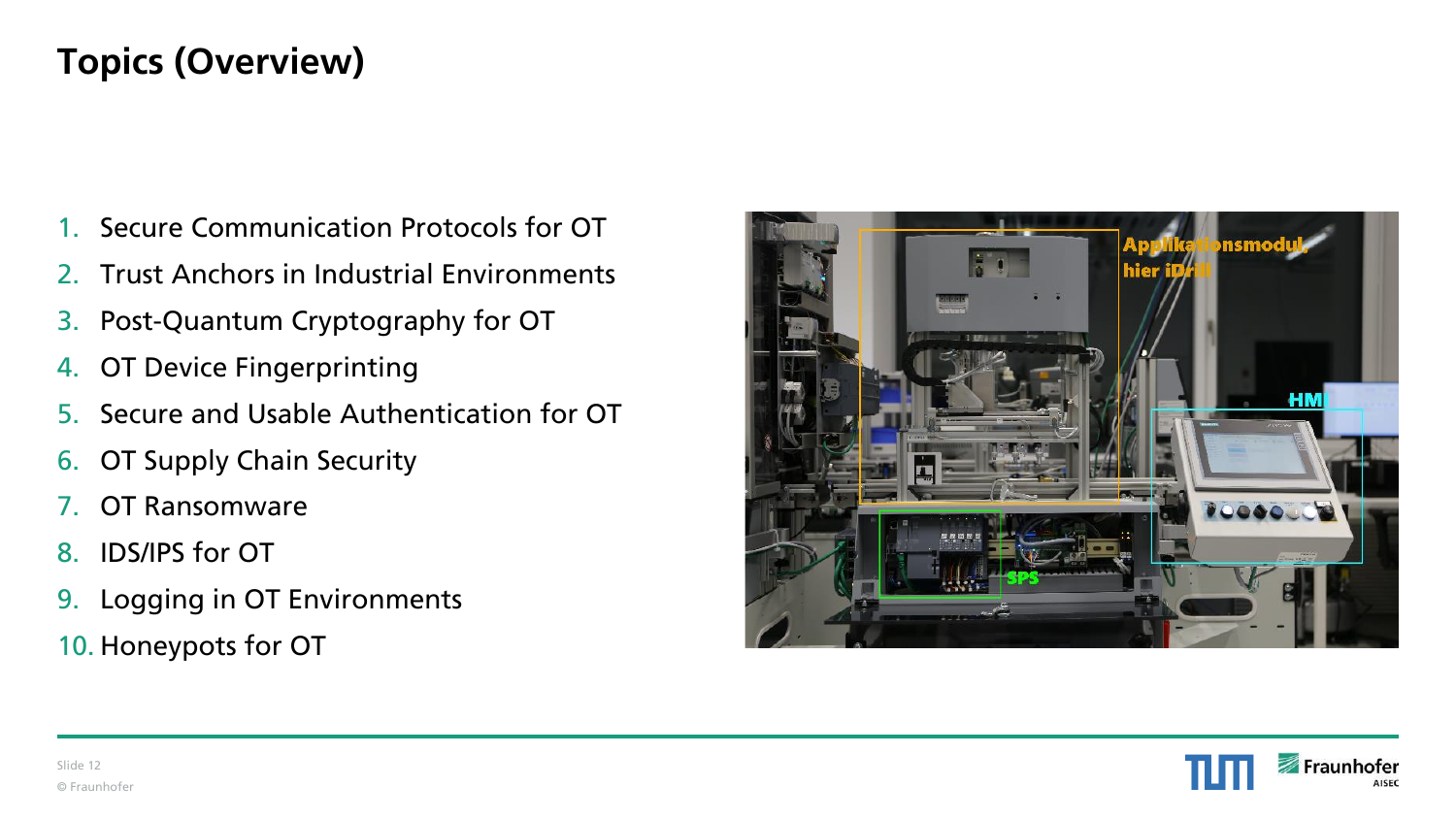

What are the security aspects of OPC UA and MQTT? What are the weak points and how could they be exploited?

- Open-Source OPC UA Security and Scalability <https://ieeexplore.ieee.org/document/9212091>
- Easing the Conscience with OPC UA: An Internet-Wide Study on Insecure Deployments <https://dl.acm.org/doi/abs/10.1145/3419394.3423666>
- Securing smart maintenance services: Hardware-security and TLS for MQTT <https://ieeexplore.ieee.org/abstract/document/7281913/>
- Authorization mechanism for MQTT-based Internet of Things <https://ieeexplore.ieee.org/document/7503802>

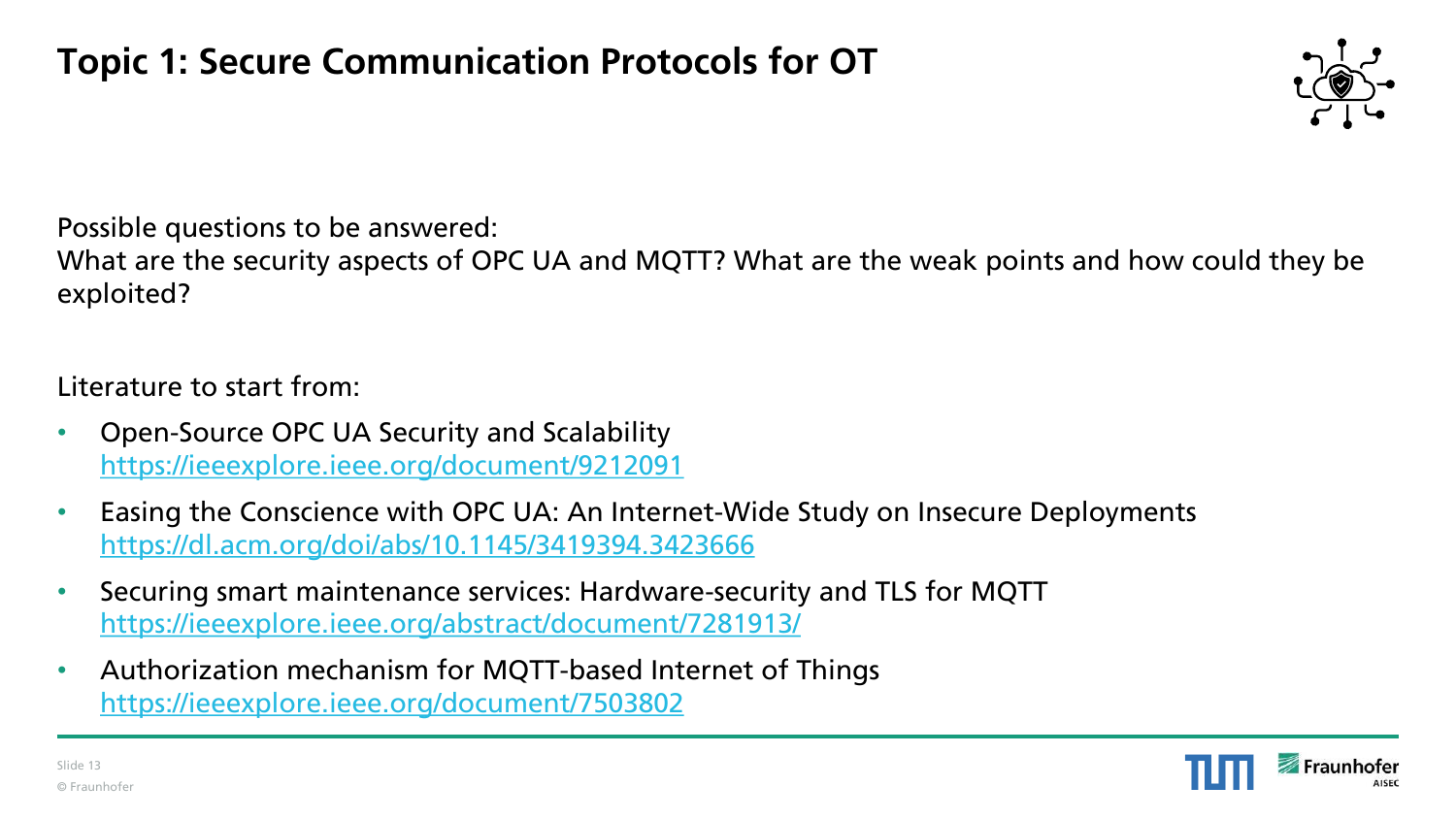What are the differences, similarities, and special aspects of trust anchors in OT? What are possible attack strategies? How can trust be established with minimal manual effort?

- Portable Trust Anchor for OPC UA Using Auto-Configuration <https://ieeexplore.ieee.org/abstract/document/9211904>
- Gateway for Industrial Cyber-Physical Systems with Hardware-based Trust Anchors <https://rieke.link/IDC2019-GatewayICPS.pdf>
- Hardware Rooted Trust for Additive Manufacturing <https://ieeexplore.ieee.org/abstract/document/8737928>
- Secure Device Identifiers and Device Enrollment in Industrial Control System <https://ieeexplore.ieee.org/abstract/document/9118131>

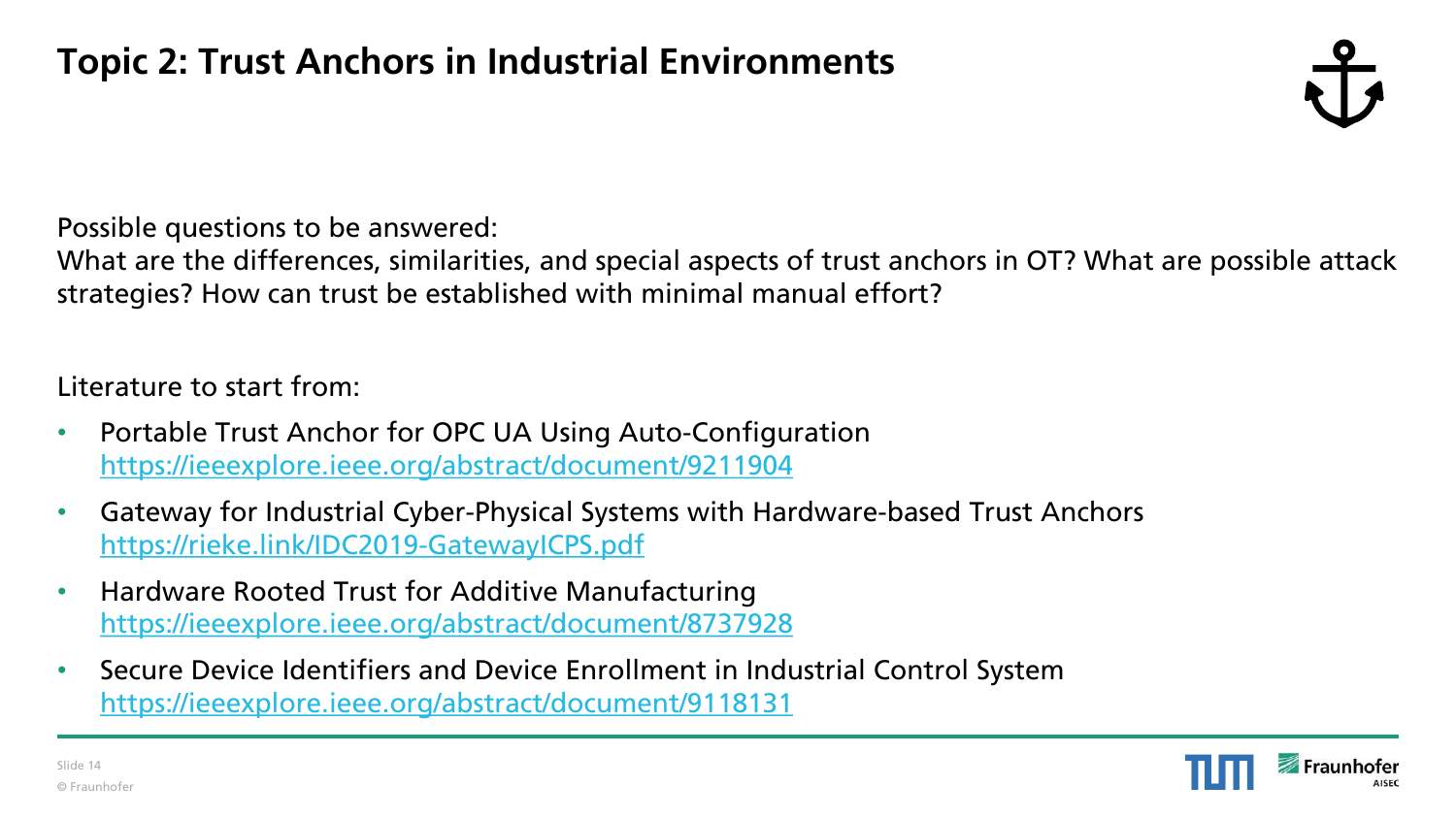

How to integrate quantum-resistant primitives into IIoT devices? What about their performance, usability, and maturity? How does the PQC integration in OT differ from IT environments?

- Towards Post-Quantum Security for Cyber-Physical Systems: Integrating PQC into Industrial M2M Communication [https://link.springer.com/chapter/10.1007/978-3-030-59013-0\\_15](https://link.springer.com/chapter/10.1007/978-3-030-59013-0_15)
- Hybrid OPC UA: Enabling Post-Quantum Security for the Industrial Internet of Things <https://ieeexplore.ieee.org/abstract/document/9212112>
- TPM-Based Post-Quantum Cryptography: A Case Study on Quantum-Resistant and Mutually Authenticated TLS for IoT Environments <https://dl.acm.org/doi/abs/10.1145/3465481.3465747>

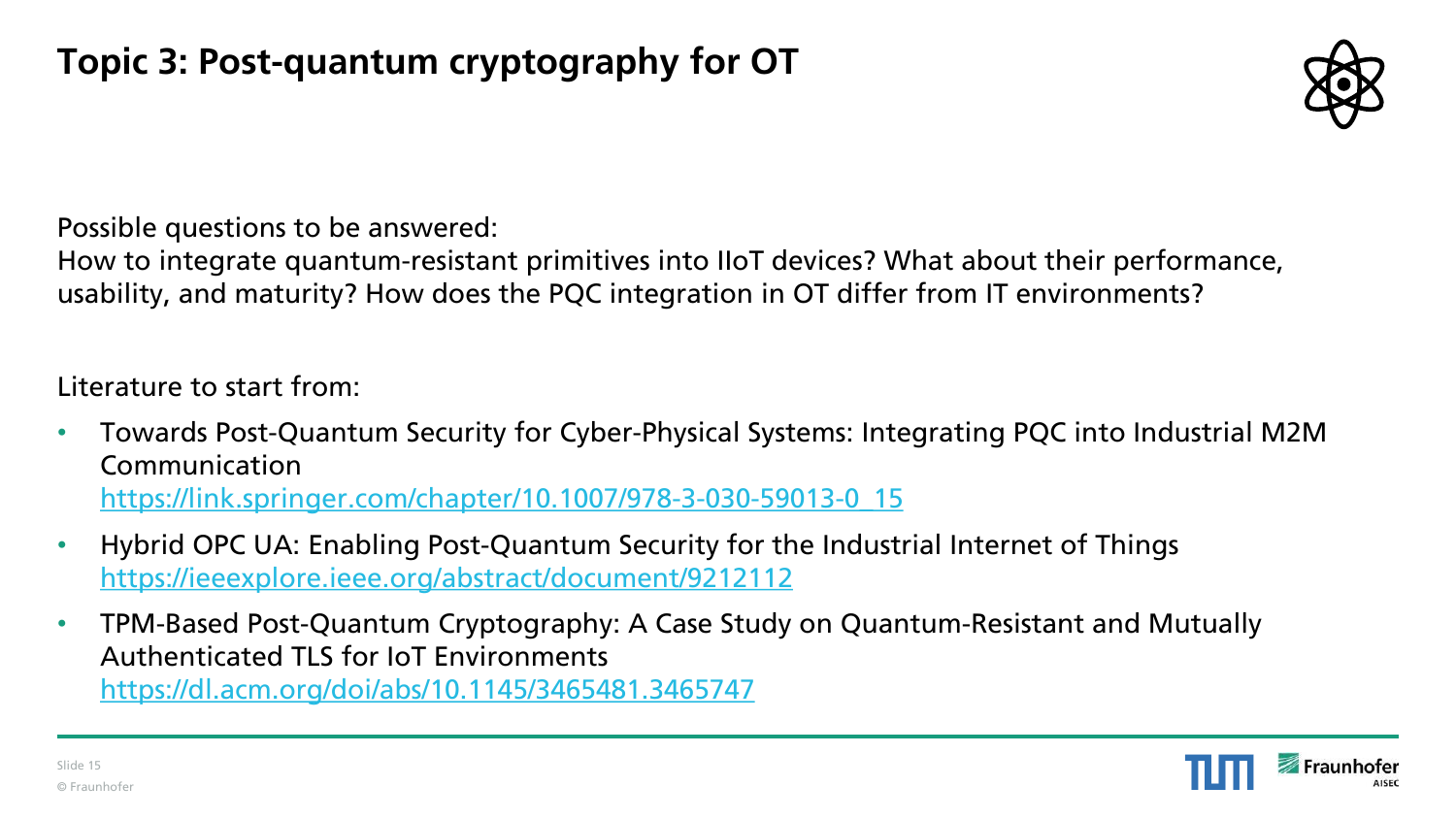

How to verify authenticity of responses from IoT devices by using their physical characteristics, e.g., sensor noise?

- Who's in Control of Your Control System? Device Fingerprinting for Cyber-Physical Systems [https://www.ndss-symposium.org/wp-content/uploads/2017/09/who-control-your-control-system](https://www.ndss-symposium.org/wp-content/uploads/2017/09/who-control-your-control-system-device-fingerprinting-cyber-physical-systems.pdf)device-fingerprinting-cyber-physical-systems.pdf
- Hardware Identification via Sensor Fingerprinting in a Cyber Physical System [https://ieeexplore.ieee.org/abstract/document/8004367](https://ieeexplore.ieee.org/abstract/document/8004367?casa_token=s8werCIhMasAAAAA:Ckl54jrQjRObhXruDmD8ExSBFyj3Oi0KNGelTW_SU4L5z5fyMkJILzOCS0dSapvvXlpOY7b2kwfb)
- Fingerprinting for Cyber-Physical System Security: Device Physics Matters Too <https://ieeexplore.ieee.org/abstract/document/8490185>

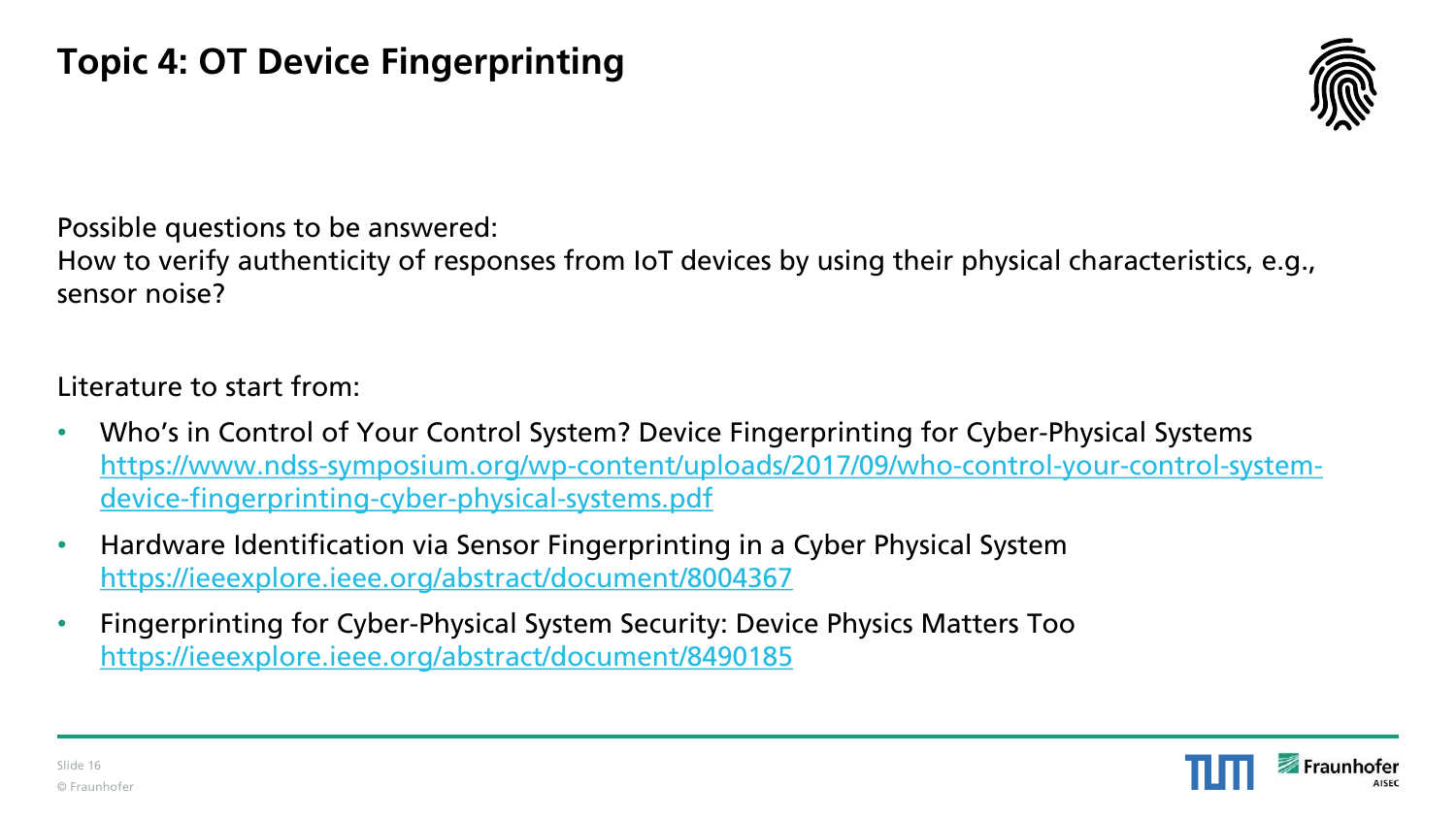

Which authentication procedures are best to be used in OT context? What about their performance, usability, robustness, and maturity?

- Challenges of Multi-Factor Authentication for Securing Advanced IoT Applications <https://ieeexplore.ieee.org/abstract/document/8675176>
- Survey of Authentication and Authorization for the Internet of Things <https://www.hindawi.com/journals/scn/2018/4351603/>
- Survey on Delegated and Self-Contained Authorization Techniques in CPS and IoT <https://ieeexplore.ieee.org/document/9467373>

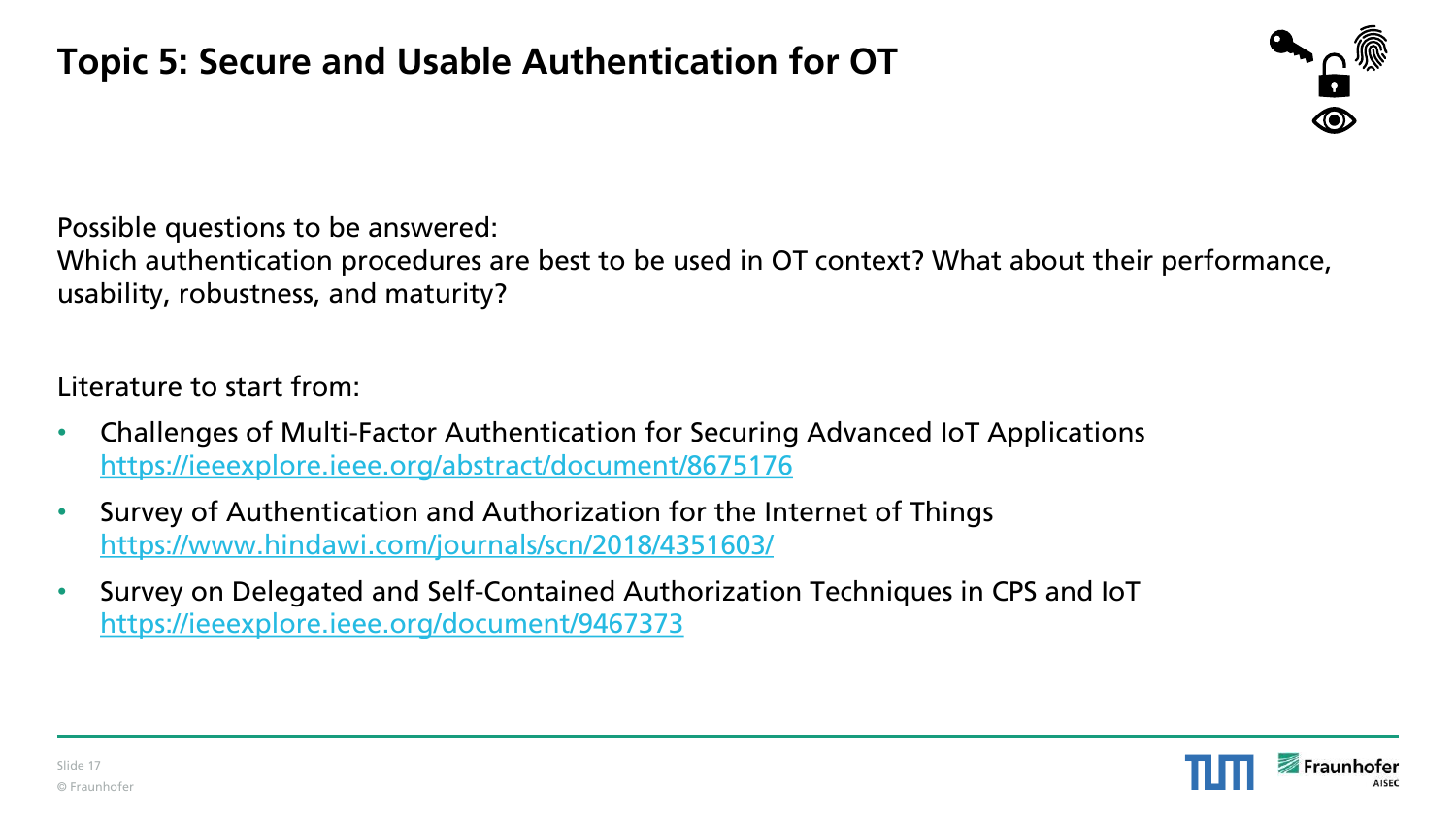

What are the cyber security flaws in current supply chains? How could they be mitigated? How might steganography be involved?

- Information Hiding in Industrial Control Systems: An OPC UA based Supply Chain Attack and its Detection <https://dl.acm.org/doi/abs/10.1145/3369412.3395068>
- Understanding Security Requirements for Industrial Control System Supply Chains <https://ieeexplore.ieee.org/abstract/document/8823698>
- A novel approach for analyzing the nuclear supply chain cyber-attack surface https://www.researchgate.net/publication/345433537 A novel approach for analyzing the nuclear supply chain cyber-attack surface

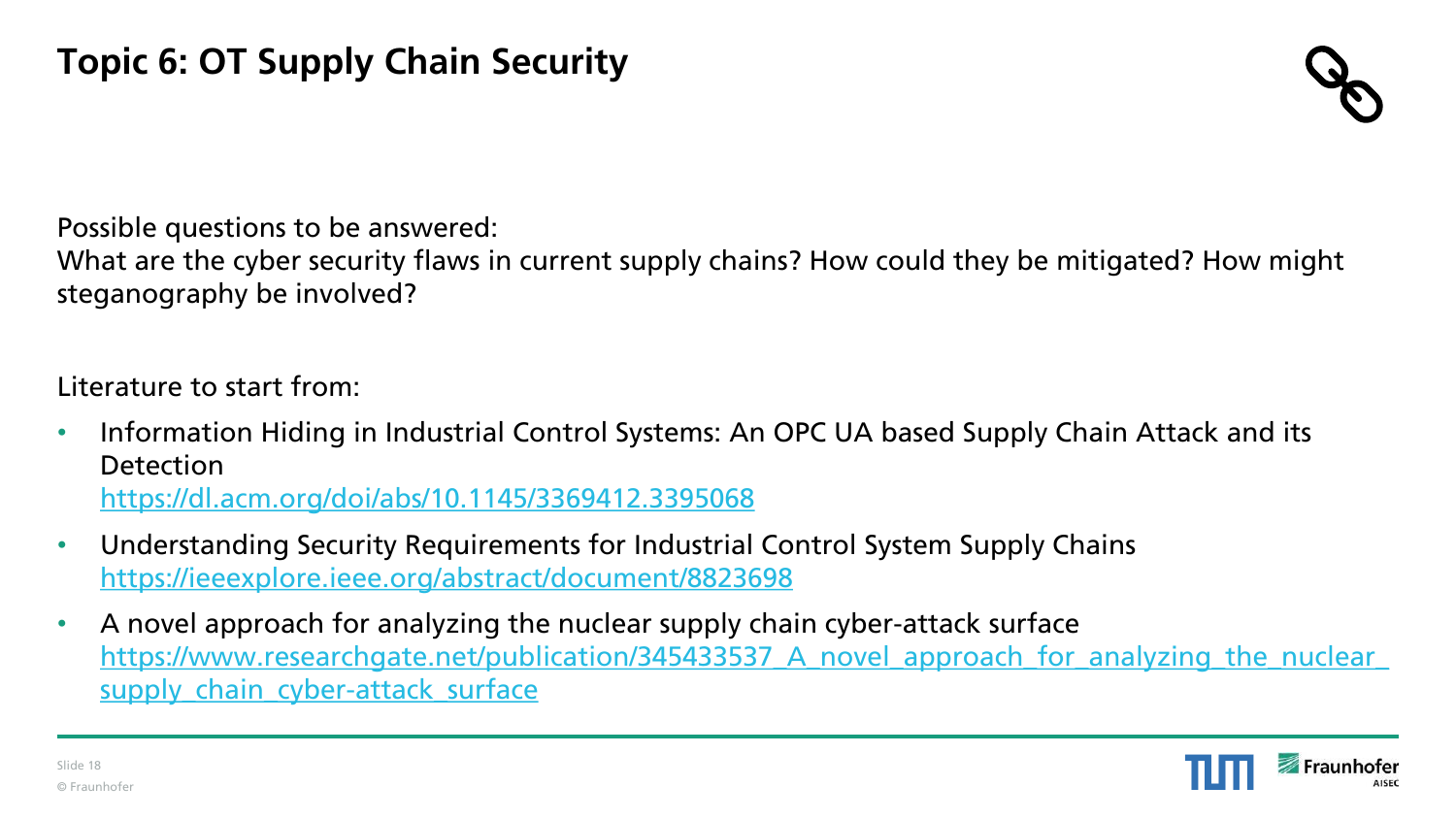

How does OT ransomware differ from other ransomware? What are possible mitigation strategies? Who's behind OT ransomware? What simulation environments/ransomware frameworks exist? How much does OT ransomware rely on (/is adopted to) specific OT environments?

- Targeted Ransomware: A New Cyber Threat to Edge System of Brownfield Industrial Internet of Things <https://ieeexplore.ieee.org/document/8703829>
- All Your PLCs Belong to Me: ICS Ransomware Is Realistic <https://ieeexplore.ieee.org/abstract/document/9343036>
- The Ransomware Threat to Energy-Delivery Systems <https://ieeexplore.ieee.org/abstract/document/9383178>

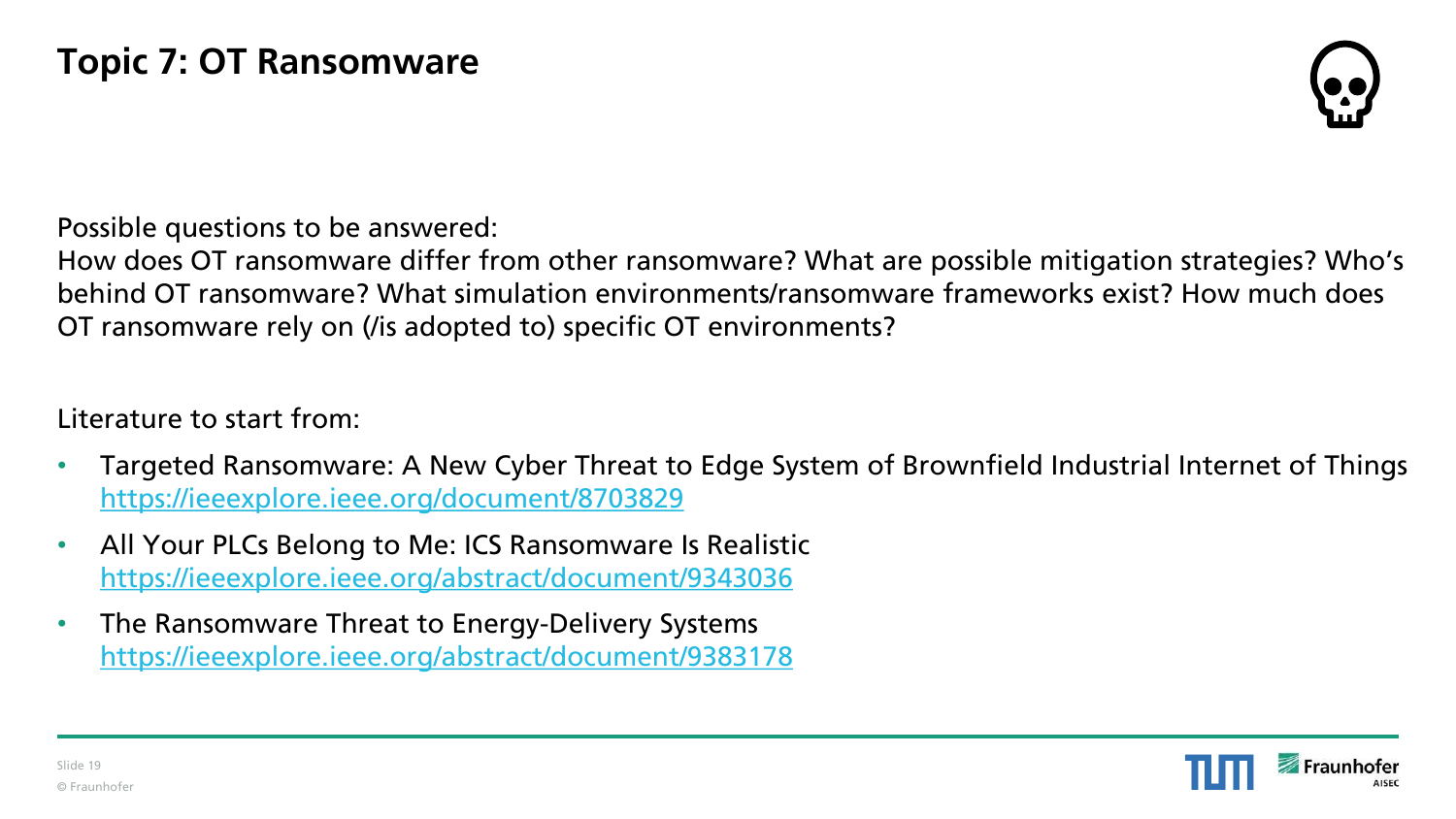

How do IDS/IPS work in OT environments? How effective are they? What are the in comparison with IT? Does Machine Learning provide an advantage over simpler (traffic-)rule-sets? How do prevention strategies work?

- Detection of Unauthorized IoT Devices Using Machine Learning Techniques <https://arxiv.org/abs/1709.04647>
- Network Anomaly Detection: A Machine Learning Perspective [https://www.researchgate.net/publication/307936101\\_Network\\_Anomaly\\_Detection\\_A\\_Machine\\_Learning\\_Perspective](https://www.researchgate.net/publication/307936101_Network_Anomaly_Detection_A_Machine_Learning_Perspective)
- A three-tiered intrusion detection system for industrial control systems <https://academic.oup.com/cybersecurity/article/7/1/tyab006/6153960>
- Anomaly Detection for a Water Treatment System Using Unsupervised Machine Learning <http://arxiv.org/pdf/1709.05342v2>
- Intrusion Detection for Cyber-Physical Attacks in Cyber-Manufacturing System (DISS) <https://surface.syr.edu/etd/1078/>
- Attack Scenarios in Industrial Environments and How to Detect Them <https://www.jstor.org/stable/27033629>

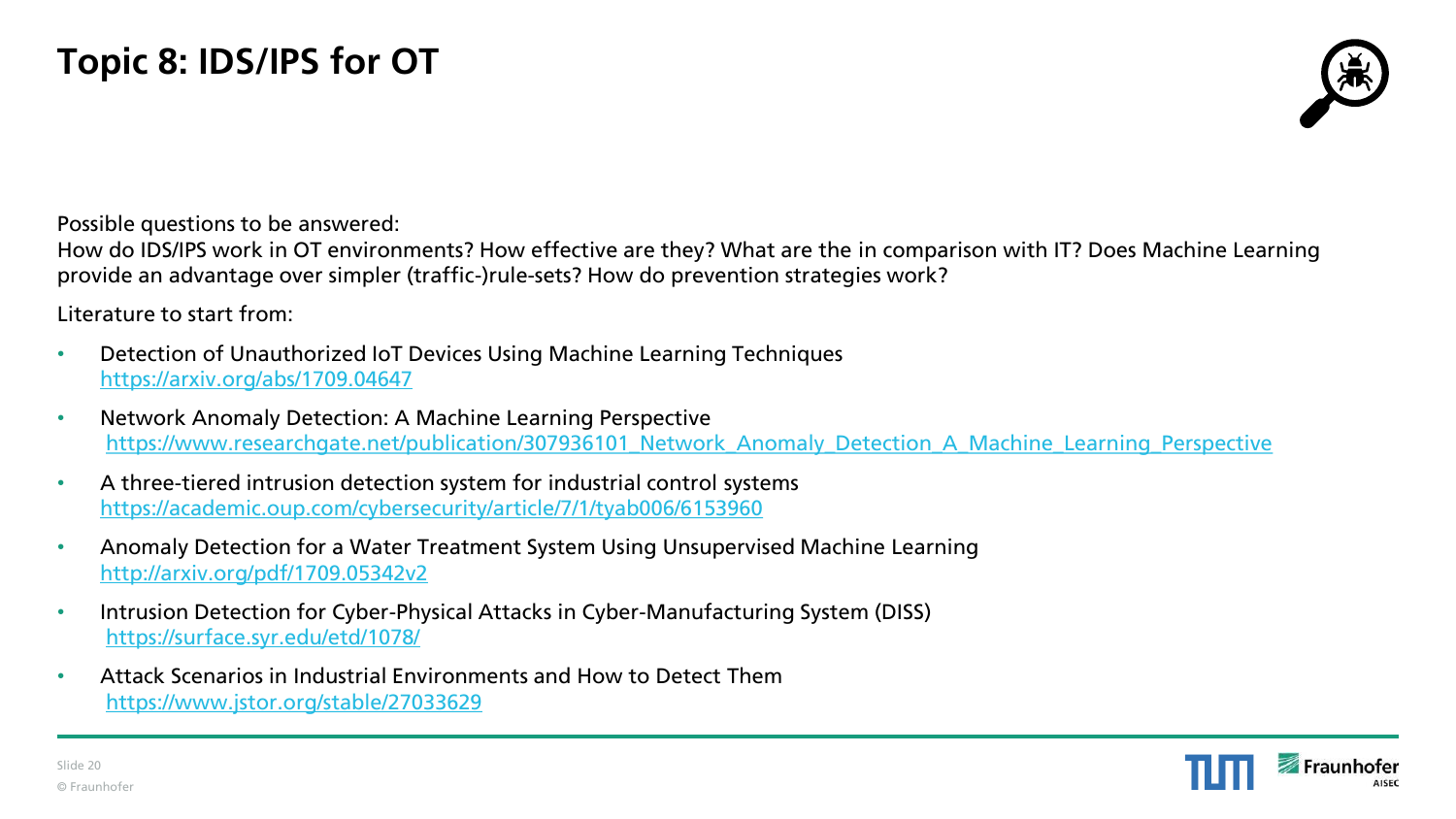

What logging solutions and protocols exist for OT environments? How secure are they? Do they need any special precautions? How important is logging? What solutions exist for aggregating data from different event sources?

- Secure Logging in Operational Instrumentation and Control Systems <https://opus4.kobv.de/opus4-fau/frontdoor/index/index/docId/12613>
- Fear and Logging in the Internet of Things [https://www.ndss-symposium.org/wp-content/uploads/2018/02/ndss2018\\_01A-2\\_Wang\\_paper.pdf](https://www.ndss-symposium.org/wp-content/uploads/2018/02/ndss2018_01A-2_Wang_paper.pdf)
- Anomaly detection for industrial control systems using process mining <https://www.sciencedirect.com/science/article/pii/S0167404818306795>

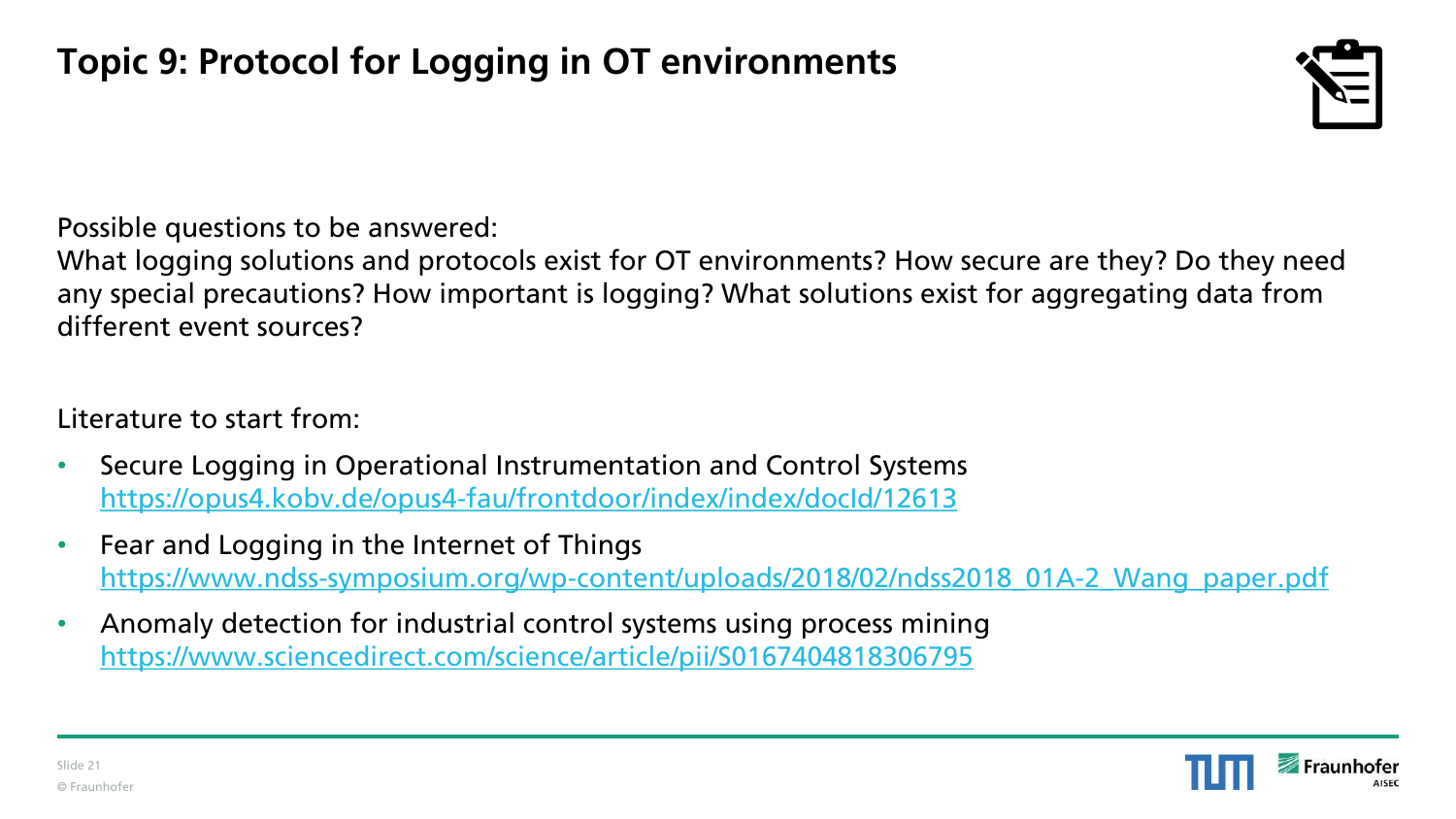

What are honeypots used for in the OT environment? Can they protect critical infrastructure? How are they integrated and set-up? What results do they produce?

- Don't get Stung, Cover your ICS in Honey: How do Honeypots fit within Industrial Control System Security <https://doi.org/10.1016/j.cose.2021.102598>
- Angriffserkennung für industrielle Netzwerke innerhalb des Projektes IUNO <https://arxiv.org/abs/1709.09455>
- A Mixed-Interaction Critical Infrastructure Honeypot [https://www.cesar-conference.org/wp-content/uploads/2020/11/CESAR2020\\_090\\_M-O-PAHL\\_a\\_mixed](https://www.cesar-conference.org/wp-content/uploads/2020/11/CESAR2020_090_M-O-PAHL_a_mixed-interaction_critical_infrastructure_honeypot_v2.pdf)interaction critical infrastructure honeypot v2.pdf
- World Wide ICS Honeypots: A Study into the Deployment of Conpot Honeypots <https://eprints.lancs.ac.uk/id/eprint/161485/>